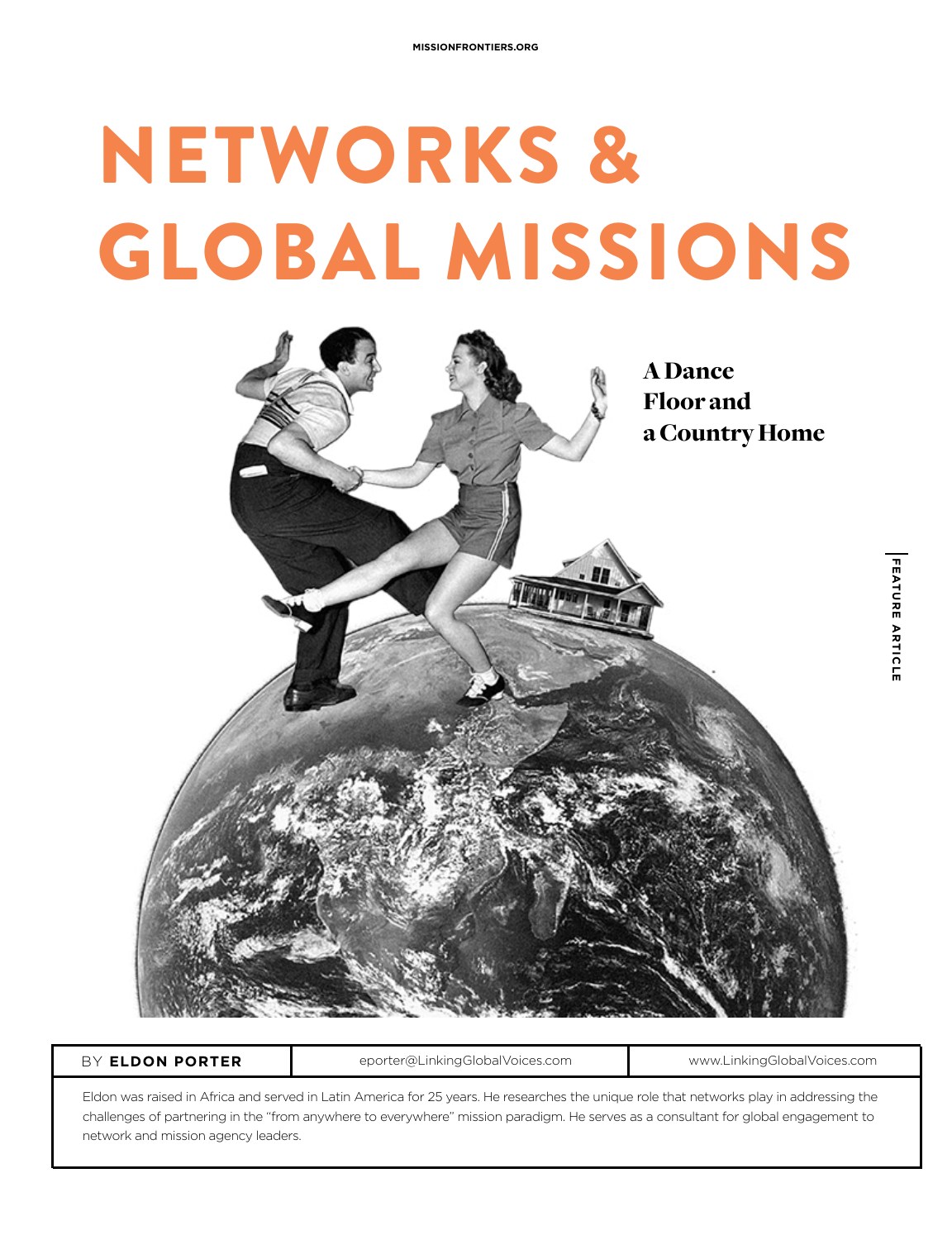## **Networks are organic by nature, often times started over a cup of coffee, and they are constantly changing.**

**WE LIVE IN AN UNPRECEDENTED** period of mission history. The new paradigm of "from anywhere to everywhere" is by nature complex, resulting in an increasing need to partner with others for effective ministry. Networks are becoming a strategic tool for ministry leaders navigating the complexities of the globalized world of missions. To appreciate the significance of networks and how one should engage them, one must first understand the driving forces behind the paradigm shift as well as the challenges traditional western agencies are facing as they seek to adjust to this new reality.

### **The Challenge for Traditional Agencies**

Traditional western agencies have a unique challenge in adjusting to the new reality, to become "partnership friendly." Their structures and policies were developed primarily during the old "from the West to the rest" paradigm, when partnering with a non-western missions movement was not an option. While each agency is unique, there are some general trends as these agencies move toward greater relevance. Each of these trends positions the agency to better function in a partnership rich environment.

The first trend is a new focus on pulling rather than just pushing or sending out missionaries. Most western agencies were called "sending agencies" because of the focus on sending out missionaries, whereas today the greater value is the agency's ability to receive or pull those sent by others into a ministry context. The second trend is the movement away from working as a selfcontained entity to working in partnerships with others, both parties achieving something neither could do

alone. The third trend is with the systems and policies of an agency. With the diversity of the global Church comes the need to move from uniformity towards flexibility. And lastly, perhaps the most significant trend of all, is that western agencies are redefining themselves not so much as a club that others can join but rather as a network of individuals and ministries focused on accomplishing a cause, always welcoming new partners. While this move from club to cause has profound implications on the agency's economic engine and its understanding of membership, it is essential to becoming partnership friendly.

### **The Role of Networks**

Understanding the global dynamics and the challenge that traditional agencies face, we turn our attention now to networks and their strategic role. Networks are organic by nature, often times started over a cup of coffee, and they are constantly changing. The website www.LinkingGlobalVoices.com serves as a resource for those working with networks, tracking over five hundred networks globally.

Networks take different forms but are essentially an intentional coming together of independent entities around something they share in common. A partnership, on the other hand, is when two or more parties that know each other agree to cooperate to reach a mutually agreed upon objective. Healthy networks are continually birthing productive partnerships.

There are two basic categories of networks. The first is those that are geographically defined and the second is those defined by a specific issue. Geographically defined networks are made up of the evangelical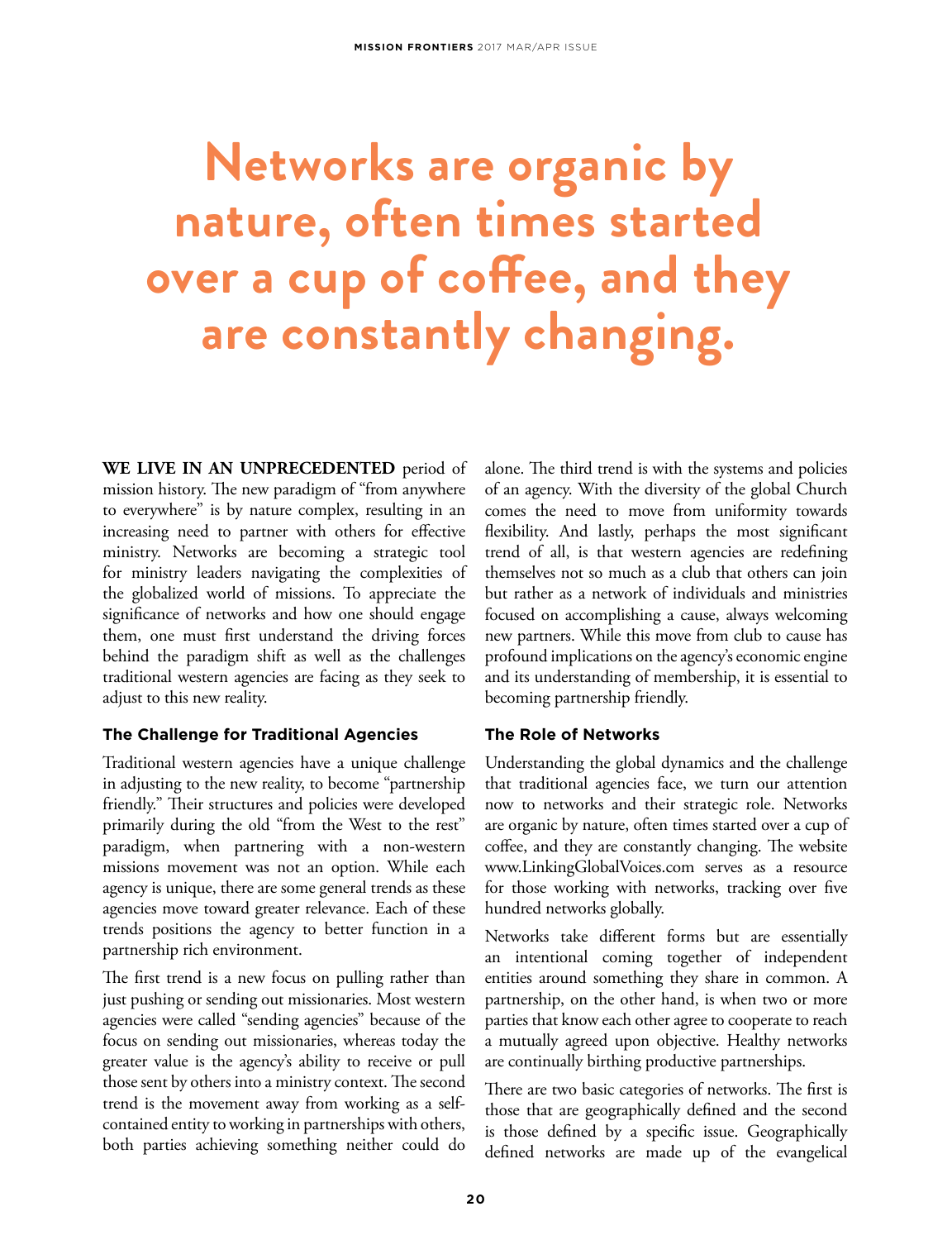

alliances of a particular country or region as well as the mission networks tied to those same particular areas. Most alliances are nested under the World Evangelical Alliance. The mission networks represent either a mission movement originating from a particular country or region or a mission force focused on unreached areas. Linking Global Voices provides a listing of these networks as they fall under the tabs for Global/Regional and Country Networks.

The second category of networks is for those defined by a particular issue such as reaching Buddhists, working with nomadic peoples, or using media in restricted countries. Note that there are different kinds of issue networks. Networks such as the International Orality Network and Honor/Shame focus on a particular concept and help ministry practitioners understand and apply it. On the other hand, a network like the Refugee Highway Partnership brings together those around the world who focus on the task of serving refugees. Linking Global Voices provides a listing of the different kinds of issue networks.

**Issue networks,** in particular, are being recognized as the best platform for providing leadership in a globalized world and the best space for global engagement. Individuals from around the world who work with media gather together at the EMDC. Sports ministry specialists meet up at

**21**

the International Sports Coalition. World Without Orphans pulls together those leading ministries to orphans. Note that expertise on an issue is now associated with the networking of practitioners more so than with individuals who claim to be experts.

#### **Network Involvement - Two Analogies**

There are two things to consider as you engage with the dynamic and constantly evolving world of networks. The first is to discern the health of a network and the second is to know how to build and implement a strategy for network engagement. There are two helpful analogies that illustrate these points.

**A Healthy Network:** A network owns little more than its platform. People are free to come and go as they wish. A healthy network empowers and equips its clients for effective ministry. An unhealthy network, more often than not, is led by someone who wants to use the network to promote himself or to control others. When considering the health of a network, think of it as a "dance floor" and consider how the dance floor owners manage their business.

Take for example a network of ministries focused on a particular issue. Those ministries associated with the issue are the network's primary clients. A healthy

network will understand who these clients are and their challenges and w i l l